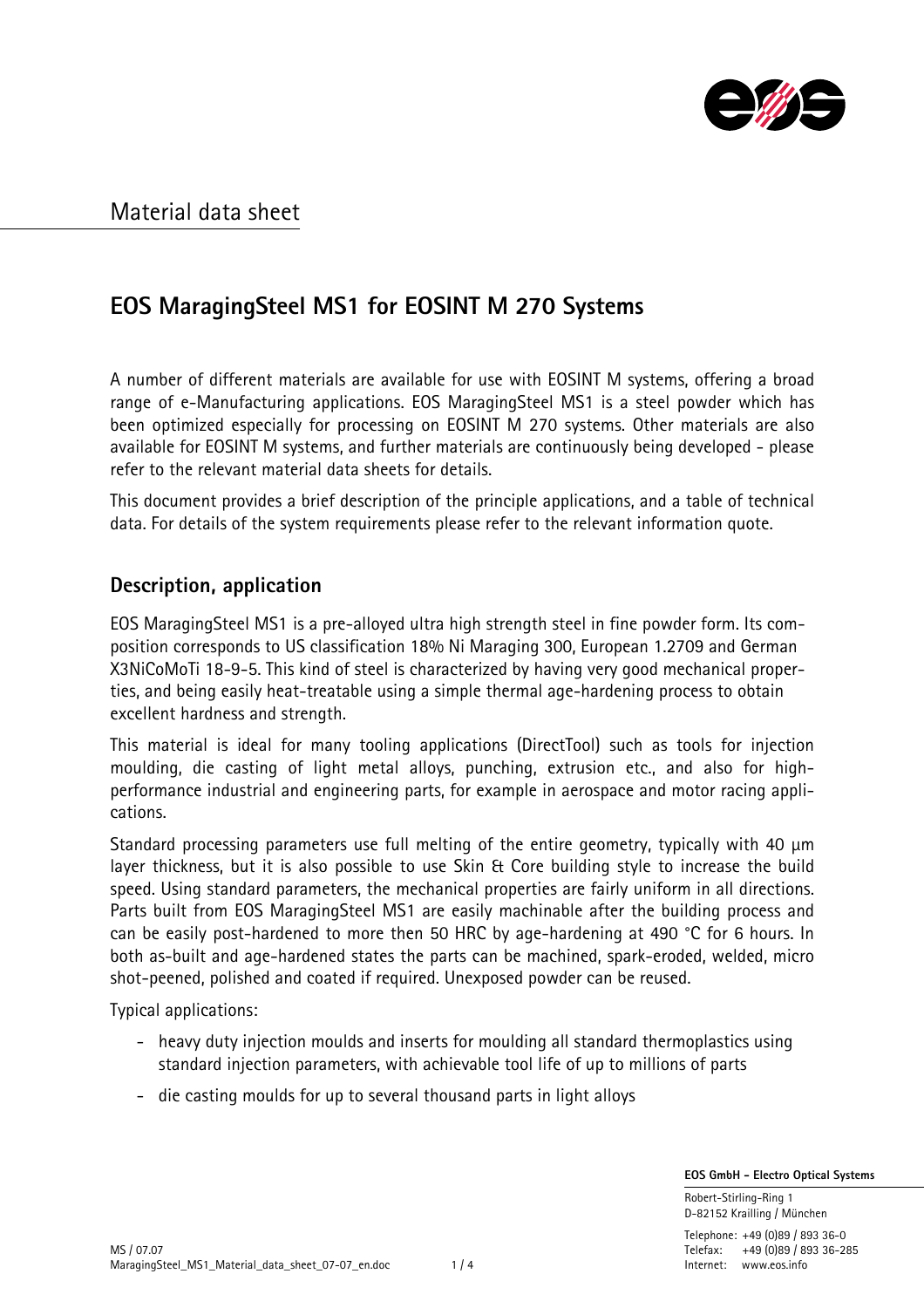

- direct manufacture of parts for engineering applications including functional prototypes, small series products, individualised products or spare parts.
- parts requiring particularly high strength and hardness.

### **Technical data**

#### **General process data**

| Minimum recommended layer thickness                       | 40 µm<br>$1.6$ mil                                                                                                      |
|-----------------------------------------------------------|-------------------------------------------------------------------------------------------------------------------------|
|                                                           | (20 μm / 0.8 mil under development)                                                                                     |
| Typical achievable part accuracy [1]                      |                                                                                                                         |
| - small parts [1]                                         | $±$ 40 - 60 µm<br>16 - 24 mil                                                                                           |
| - large parts                                             | $\pm$ 0.2 %                                                                                                             |
| Age hardening shrinkage                                   |                                                                                                                         |
| - ageing temperature 490 °C (914°F), 6 hours, air cooling | 0.08%                                                                                                                   |
| Min. wall thickness [2]                                   | $0.3 - 0.4$ mm<br>$8 - 20$ mil                                                                                          |
| Surface roughness                                         |                                                                                                                         |
| - after shot-peening                                      | $\text{Ra}$ 4 - 6.5 $\mu$ m; $\text{R}_y$ 20 - 50 $\mu$ m<br>R <sub>a</sub> 0.16 - 0.25; R <sub>z</sub> 0.78 - 1.95 mil |
| - after polishing                                         | $R_z$ up to $< 0.5$ µm<br>$Rz$ up to $< 0.02$ mil<br>(can be very finely polished)                                      |
| Volume rate [3]                                           |                                                                                                                         |
| - standard parameters (full density)                      | $3 - 3.6$ mm <sup>3</sup> /s<br>$0.66 - 0.79$ in <sup>3</sup> /h                                                        |

[1] Based on users' experience of dimensional accuracy for typical geometries, e.g.  $\pm$  40  $\mu$ m when parameters can be optimized for a certain class of parts or  $\pm$  60  $\mu$ m when building a new kind of geometry for the first time.

[2] Mechanical stability is dependent on geometry (wall height etc.) and application

[3] Volume rate is a measure of build speed during laser exposure. The total build speed depends on the average volume rate, the recoating time (related to the number of layers) and other factors such as DMLS-Start settings.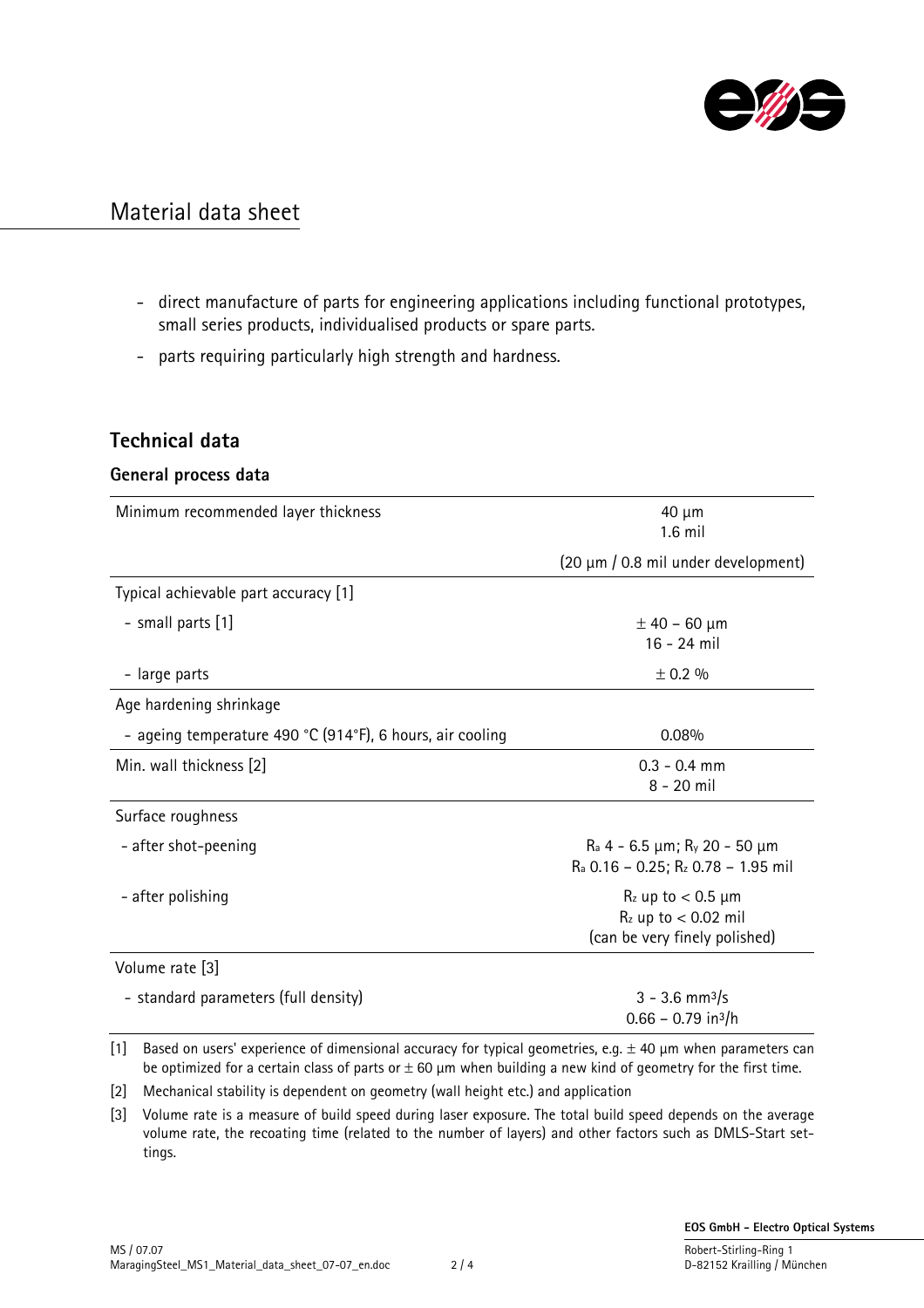

### **Physical and chemical properties of parts**

| Material composition                | Fe (bal)                                                                                                                                   |                                           |
|-------------------------------------|--------------------------------------------------------------------------------------------------------------------------------------------|-------------------------------------------|
|                                     | Ni (17 - 19 wt-%)                                                                                                                          |                                           |
|                                     | Co (8.5 - 9.5 wt-%)<br>Mo (4.5 - 5.2 wt-%)<br>Ti $(0.6 - 0.8 \text{ wt} - \frac{0}{0})$<br>Al (0.05 - 0.15 wt-%)<br>$Cr ( \leq 0.5 wt-$ %) |                                           |
|                                     |                                                                                                                                            | $C$ ( $\leq$ 0.03 wt-%)                   |
|                                     |                                                                                                                                            | Mn, Si (each $\leq$ 0.1 wt-%)             |
|                                     |                                                                                                                                            | P, S (each $\leq$ 0.01 wt-%)              |
|                                     |                                                                                                                                            | Relative density with standard parameters |
|                                     | Density with standard parameters                                                                                                           | 8.0 - 8.1 g/cm <sup>3</sup>               |
|                                     |                                                                                                                                            | 0.289 - 0.293 lb/in3                      |
|                                     |                                                                                                                                            |                                           |
| Mechanical properties of parts      |                                                                                                                                            |                                           |
| Ultimate tensile strength (MPIF 10) |                                                                                                                                            |                                           |
| - as built                          | 1100 MPa ± 100 MPa                                                                                                                         |                                           |
|                                     | 160 ksi ± 15 ksi                                                                                                                           |                                           |
|                                     |                                                                                                                                            |                                           |
| - after age hardening               | 1950MPa ± 100 MPa                                                                                                                          |                                           |
|                                     | 280 ksi ± 15 ksi                                                                                                                           |                                           |
| Yield strength (Rp 0.2 %)           |                                                                                                                                            |                                           |
| - as built                          | 1000 MPa ± 100 MPa                                                                                                                         |                                           |
|                                     | 145 ksi ± 15 ksi                                                                                                                           |                                           |
| - after age hardening               | 1900MPa ± 100 MPa                                                                                                                          |                                           |
|                                     | 275 ksi ± 15 ksi                                                                                                                           |                                           |
| Elongation at break                 |                                                                                                                                            |                                           |
| - as built                          | $8\% \pm 3\%$                                                                                                                              |                                           |
|                                     |                                                                                                                                            |                                           |
| - after age hardening               | $2\% \pm 1\%$                                                                                                                              |                                           |
| Young's modulus                     | 180 GPa ± 20 GPa                                                                                                                           |                                           |
|                                     | 26.5 msi $\pm$ 3 msi                                                                                                                       |                                           |